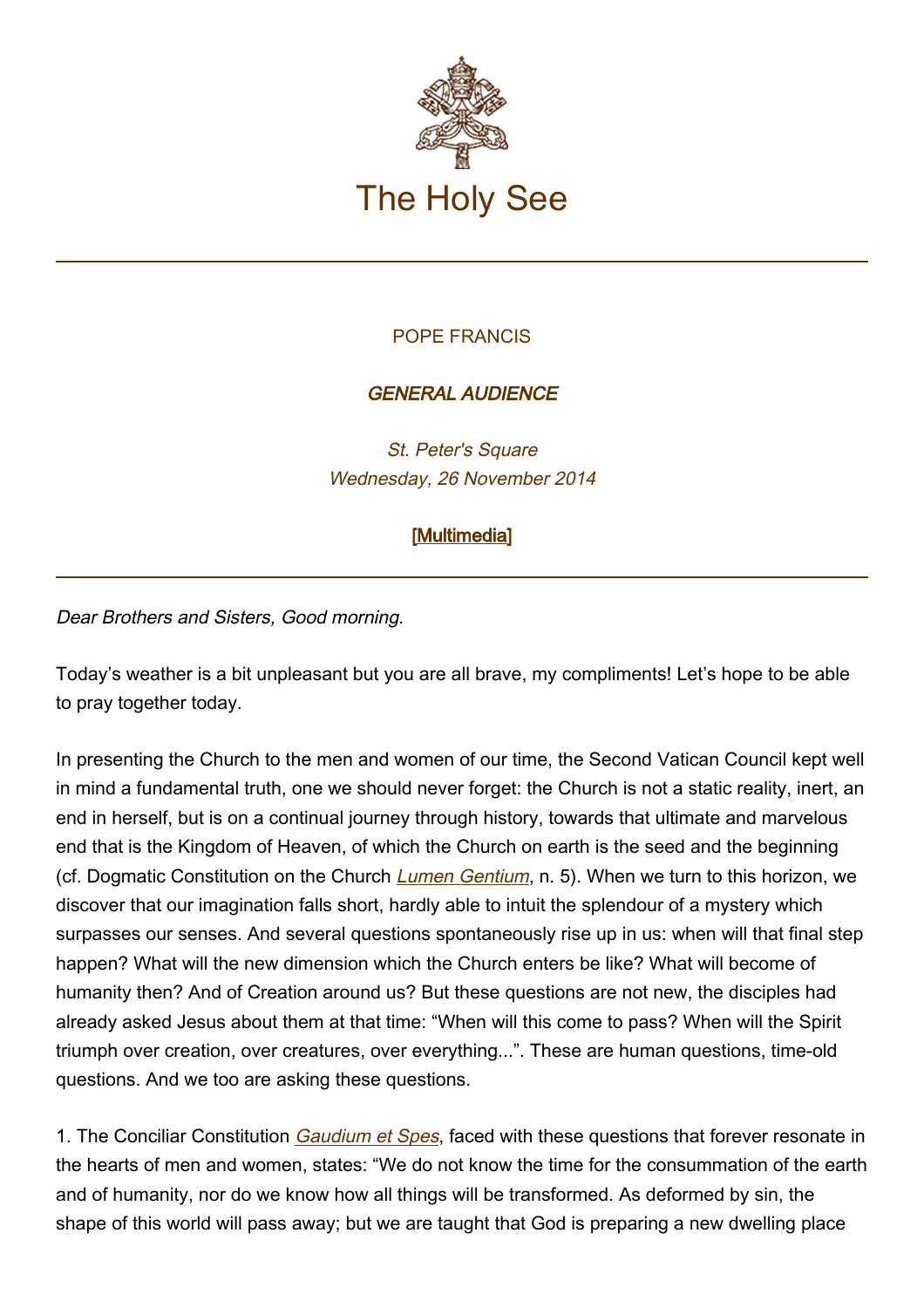and a new earth where justice will abide, and whose blessedness will answer and surpass all the longings for peace which spring up in the human heart" (n. 39). This is the Church's destination: it is, as the Bible says, the "new Jerusalem", "Paradise". More than a place, it is a "state" of soul in which our deepest hopes are fulfilled in superabundance and our being, as creatures and as children of God, reach their full maturity. We will finally be clothed in the joy, peace and love of God, completely, without any limit, and we will come face to face with Him! (cf. 1 Cor 13:12). It is beautiful to think of this, to think of Heaven. We will all be there together. It is beautiful, it gives strength to the soul.

2. In this perspective, it is good to grasp the kind of continuity and deep communion there is between the Church in Heaven and that which is still a pilgrim on earth. Those who already live in the sight of God can indeed sustain us and intercede for us, pray for us. On the other hand, we too are always invited to offer up good works, prayer and the Eucharist itself in order to alleviate the tribulation of souls still awaiting never-ending beatitude. Yes, because in the Christian perspective the distinction is not between who is dead and who is not, but between who is in Christ and who is not! This is the point of determination, what is truly decisive for our salvation and for our happiness.

3. At the same time, Sacred Scripture teaches us that the fulfillment of this marvellous plan cannot but involve everything that surrounds us and came from the heart and mind of God. The Apostle Paul says it explicitly, when he says that "Creation itself will be set free from its bondage to decay and obtain the glorious liberty of the children of God" (Rom 8:21). Other texts utilize the image of a "new heaven" and a "new earth" (cf. 2 Pet 3:13; Rev 21:1), in the sense that the whole universe will be renewed and will be freed once and for all from every trace of evil and from death itself. What lies ahead is the fulfillment of a transformation that in reality is already happening, beginning with the death and resurrection of Christ. Hence, it is the new creation; it is not, therefore, the annihilation of the cosmos and of everything around us, but the bringing of all things into the fullness of being, of truth and of beauty. This is the design that God, the Father, Son and Holy Spirit, willed from eternity to realize and is realizing.

Dear friends, when we think of this magnificent reality awaiting us, we become aware of how marvellous a gift it is to belong to the Church which bears in writing the highest of vocations! So, let us ask the Virgin Mary, Mother of the Church, to keep constant watch over our journey and to help us to be, as she is, a joyful sign of trust and of hope among our brothers and sisters.

## Greetings:

I offer an affectionate greeting to all the English-speaking pilgrims and visitors present at today's Audience, including those from England, Kenya, Nigeria, Canada and the United States. May your stay in the Eternal City confirm you in love for our Lord and his Church. May God bless you all!